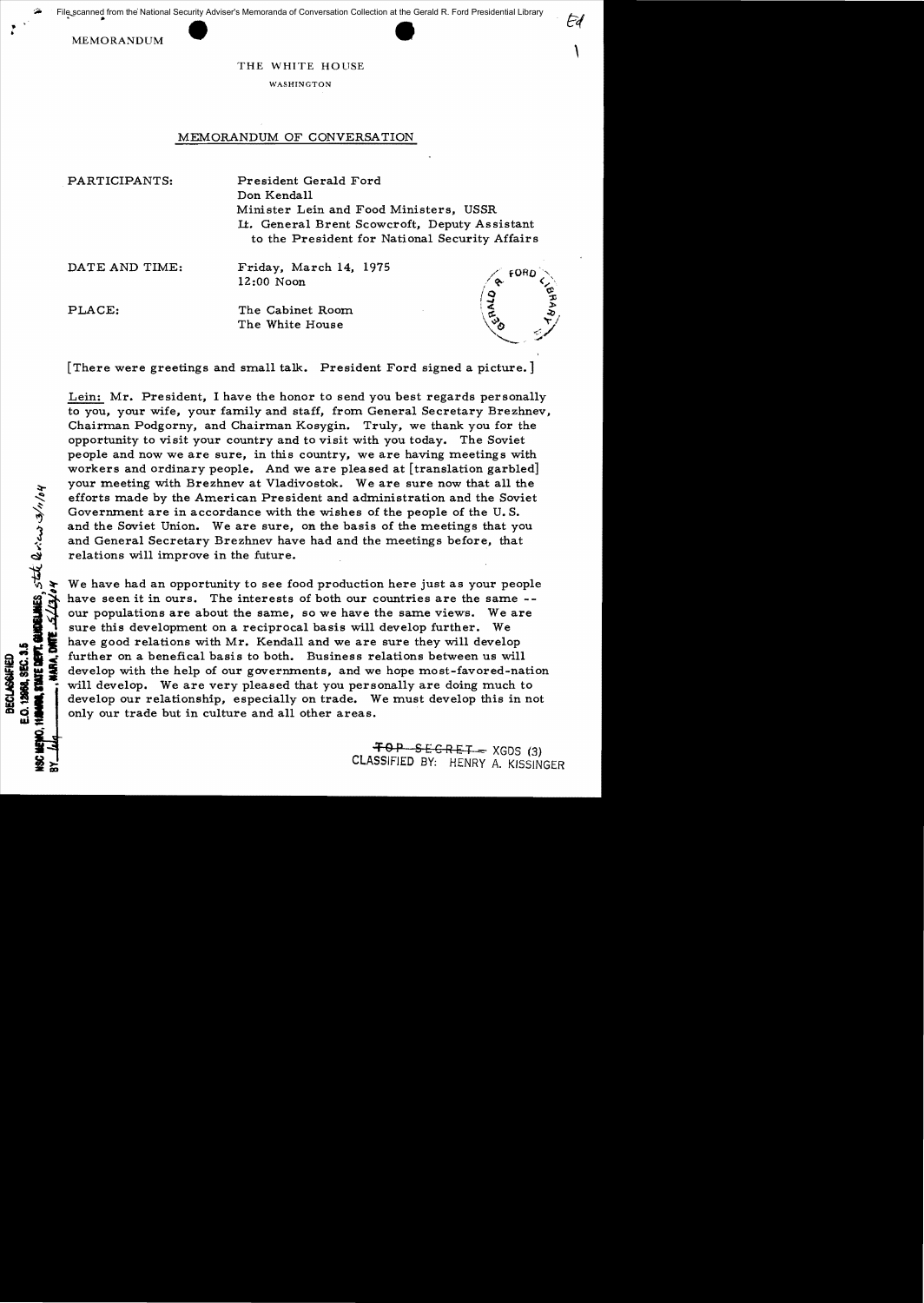We can make new investments of capital, bringing benefits to both our peoples.

For example, two years ago, Mr. Kendall took us to Disneyland. We now just came from Disney World. We know we have to save money from submarines because the lines are so long.

Kendall: They have been to Coors, Sara Lee, Sun Maid, Safeway, Pepsi, Grand Canyon, Tropicana., a cigarette plant, and a bourbon distillery.

The President: Mr. Minister, members of the delegation. I am pleased to welcome you to the White House and to meet with you in the Cabinet Room. I hope your trip as described was pleasant and beneficial.

I hope you will give my best wishes to General Secretary Brezhnev and our other friends. In Vladivostok, not only did we reach mutually beneficial agreements but the hospitality was very heart-warming to me. My first meeting with General Secretary Brezhnev developed a warm and close relationship, but more important, it extended and made the good relations between us even better. We are looking forward to General Secretary Brezhnev's visit to the United States this summer when we can formalize the Vladivostok agreement. Though the agreement at Vladivostok was very important, the expansion of trade and development of other relations between us is very important. The development of trade is indicated by this tour of yours and your relationship with Don Kendall, and it is important to strengthen and deepen those contacts.

Don Kendall has performed a great service in working for a greater trade relationship between our two countries.

May I say the delicious food and beverages in Yladivostok -- <sup>I</sup>had too much, I can say that. We do hope there can be changes in the legislation which will result in reestablishment of the trade agreement between the U.S. and the Soviet Union. Will you advise the General Secretary·that this Administration believes very strongly in the expansion of the detente relationship. I look forward to General Secretary Brezhnev's visit this summer when we can take another big step in broadening and deepening the relations between our countries.

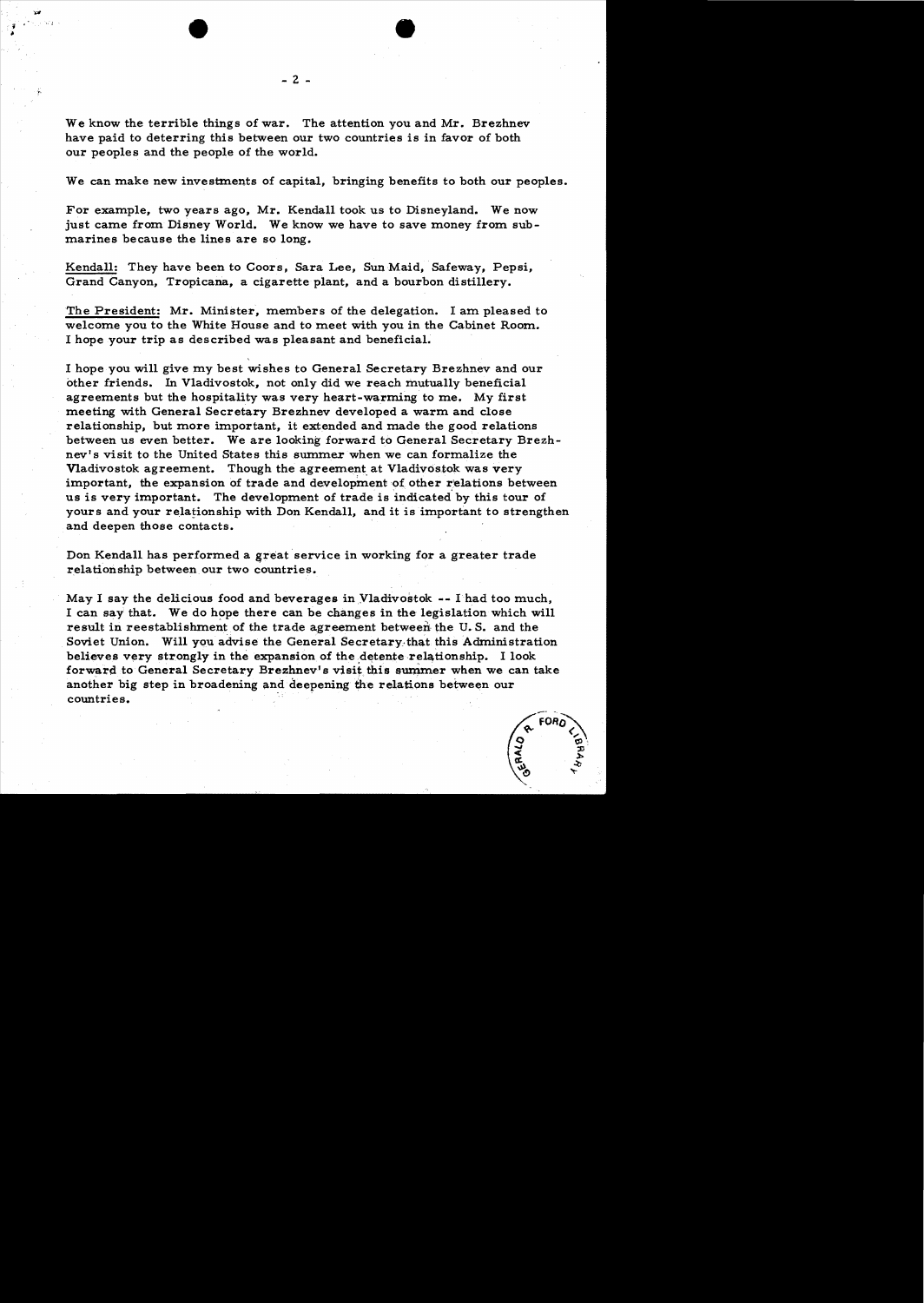Do you have any observations about the many places you visited?

Lein: We saw a lot of very good, highly mechanized factories, that were very well designed. I was at some plants two years ago. Now I see a lot of new equipment, especially at Pepsi. In 1973, I saw some of his products only through a microscope; this time I saw them in mass production.  $Mr.$ Kendall went with his Board of Directors in the Soviet Union to open the first plant in Novosibirsk. The members of the Board od Directors were pleased to visit the Soviet Union. I met them again here and I think exchanges of such views are very important.

The President: It is so nice to see you again.

[Mr. Lein gives the President a bull made from root. Also a box from food industry, a pipe set, samovar, etc., and a gift of chocolate for Mrs. Ford.]

[Small talk in accepting the gifts. ]

.<br>.<br>.

.. •

Lein: Thank you very much again for meeting with us when you are so busy. Also I want to think Mr. Kendall in your presence, because he helped a lot in showing us the United States and helping good relations.

 $Mr.$  Lein gives him a special coin commemorating the 30th anniversary of the end of World War  $II.$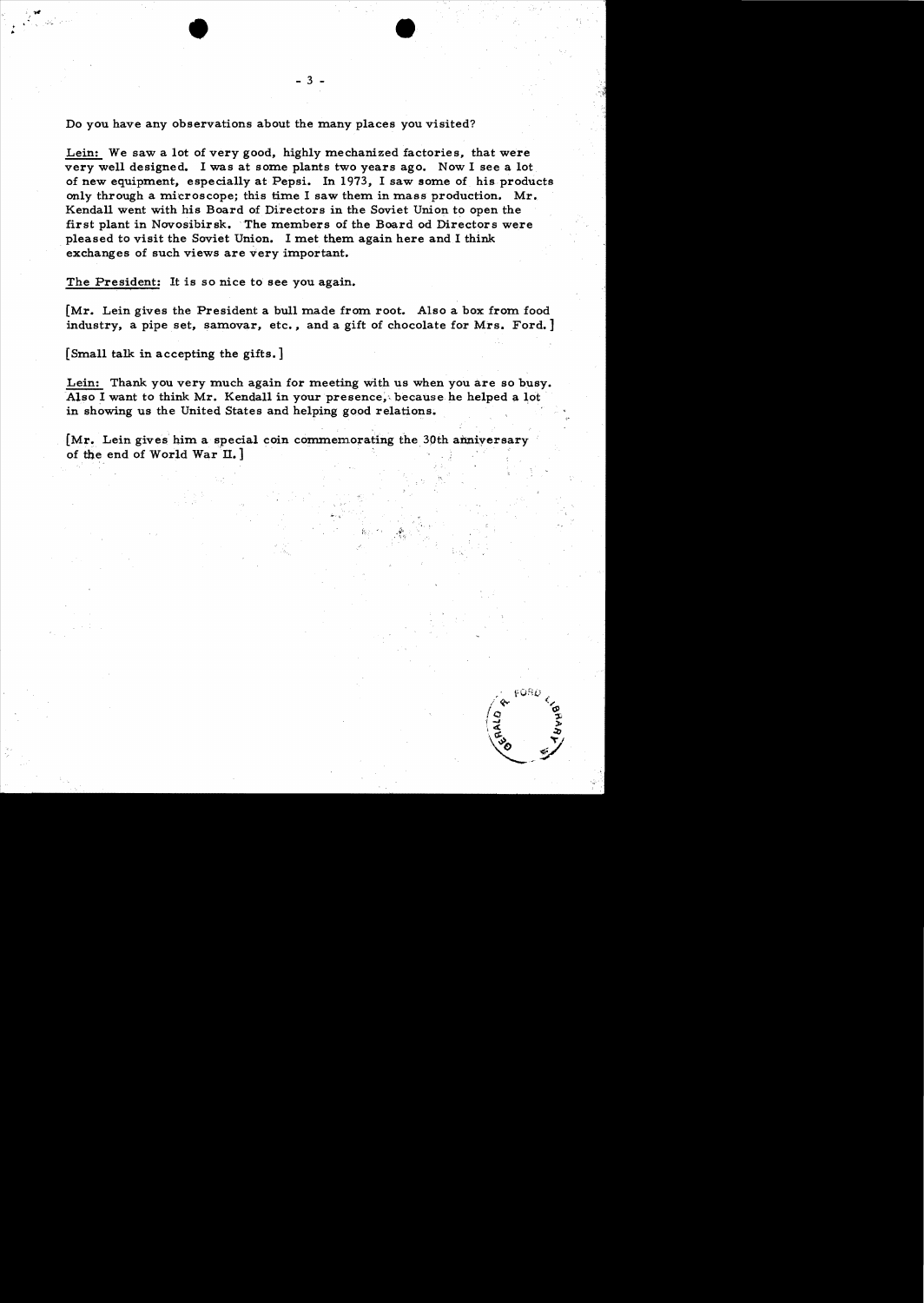Rutervier/ P/DouKendall/Imir. Lein + 14 Mar 25 Sand Took, I digne pratice Zur P, Ilma ban to und you both you passent de pour un pour la state from Bu, Pode par l'espignient trés + vour verare me, in this water are being muitin et / matrix cretiaux propte a en Ermulati porcelled We are former to that all squate much by US pro-Administrat de marcadhue a wished of people of USO QU, We sure on donnée et virty a après ling crois bail e leper we choose had oppon to accept the face pest as your proph-ban spa at in ones, Introp f'ath under are summer procedation one elect somme soud have i some ains. We see this deligent an using bort well day putter "use have good waters or Kruball & wereon coint depp frontes de banque bassé & tot so wry gosto me hope were will ly. vie un pleaset parferantly doing unit à clays without you trails but on curtage and other armete - We then contained things of corar. Methodis son + 2m by just deterent Contain 2 continues à important vos propher + propher ( correll. colecte mot mon comment jegete NSC MEMO, 1112400, STATE DEPT. GUINELINF<sup>e</sup>, 5tate levieur 3/11/04  $\frac{1}{2}$  and  $\frac{5}{13000}$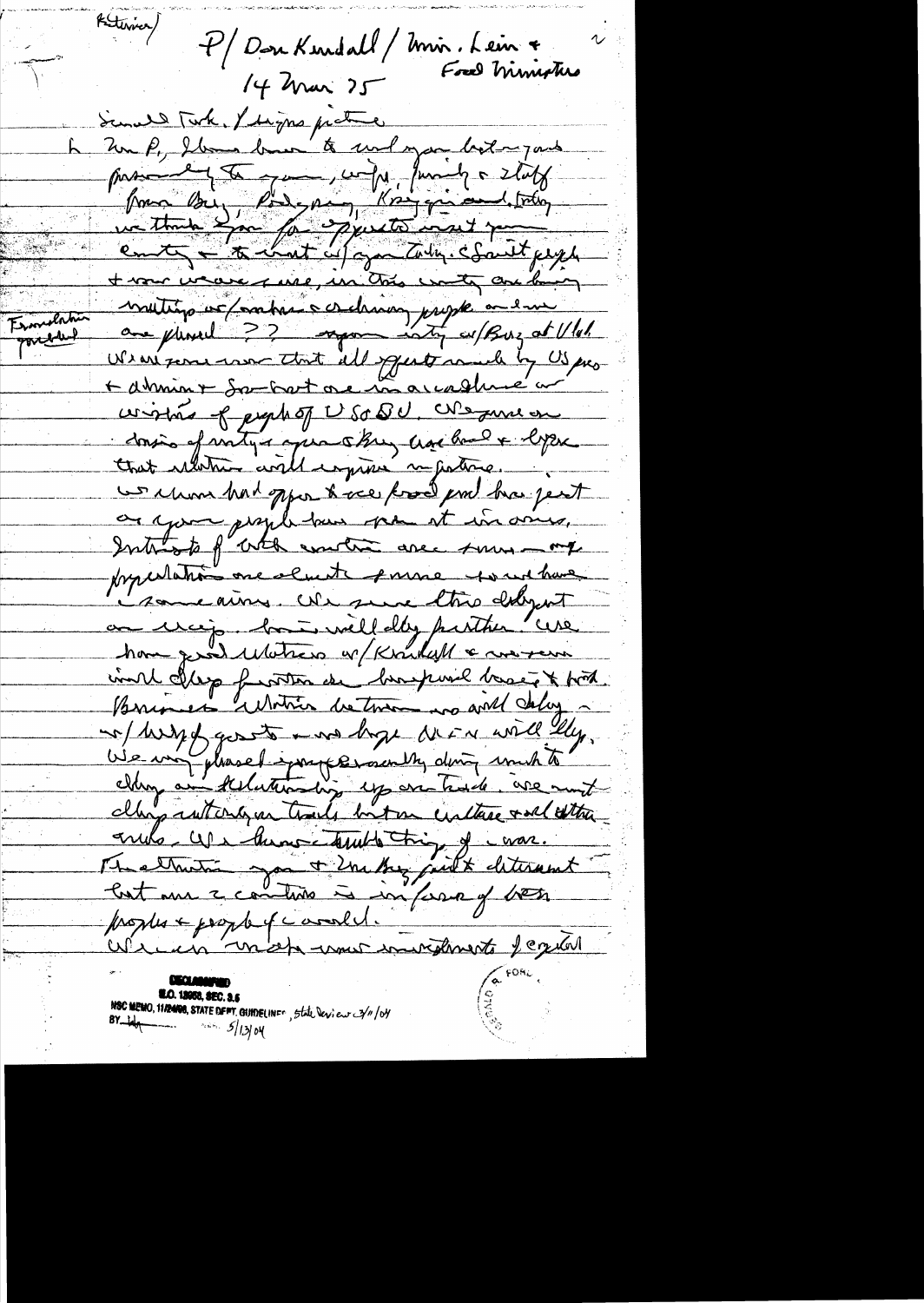la jon harrefut to both and people. the gaingele - 2 grs ago Kemiliell to to us to Designal use mor just aux pour Disne abill. We him me brunt to has money pour admension cercanne lime ave se long comme San Luc, Ssur Mail, Suping, Papie, Tropicine, cigarette plust, Boardan hotelly Un Zimmeter, vinnance of deligition Oxfrance<br>Et melement you to : en N-Amethypon aux With spanning lest unster If to un leuch mitourly banqued experient haut chay trapitalité vos un haust bring, it splended a middle good nation hat walno better we have found to & most this summer when we campmunize caludagement. Than a jammetat Modernay may intent - yours ptrack + bengit of ortin whenther lit us is impering. The day of treats is<br>indicated by the total figure & your is to strugglant deger three contacts. Kindall has performed a great suive in mothing for privates tralle celetionship but come & co